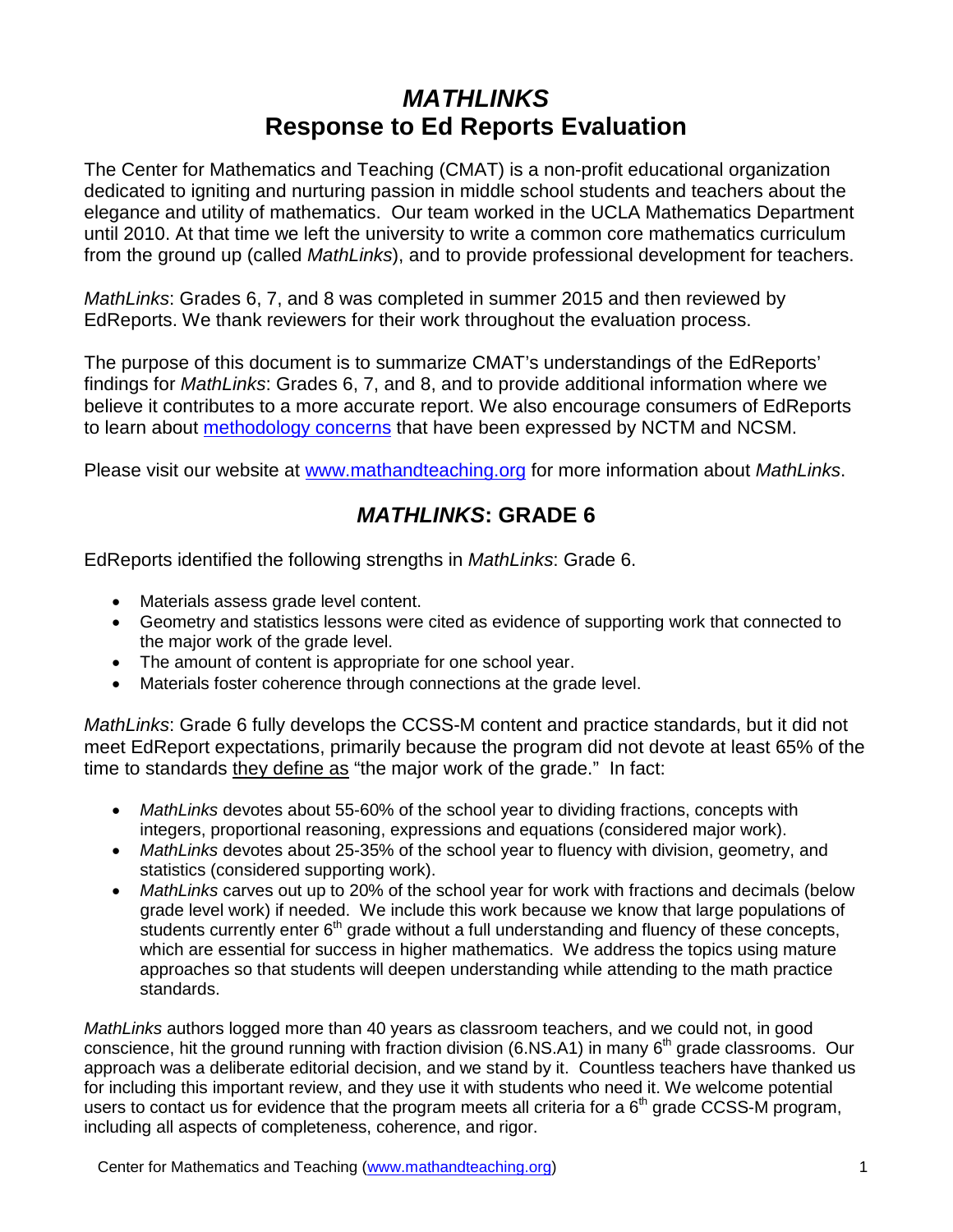## *MATHLINKS***: GRADE 7**

EdReports found that this program did not meet their expectations. We summarize the findings by individual indicators, because it paints a more useful picture for consumers. We applied the EdReports color scheme for clarity.

| <b>GATEWAY1</b>  |                                                                                                                                                              |
|------------------|--------------------------------------------------------------------------------------------------------------------------------------------------------------|
| 1a               | Materials assess grade level content.                                                                                                                        |
| 1b               | Materials spend the majority of class time on the major clusters of the grade.                                                                               |
| 1 <sub>c</sub>   | Materials partially meet the coherence criterion, but show strengths in geometry and statistics.                                                             |
| 1 <sub>d</sub>   | The amount of content is reasonable for one school year, but reviewers had concerns about pacing and<br>depth.                                               |
| 1e <sup>1</sup>  | Materials are partially representative of the progressions in the standards. Work with proportionality may<br>be limited.                                    |
| 1f               | Materials foster coherence through connections at the 7 <sup>th</sup> grade level.                                                                           |
| <b>GATEWAY 2</b> |                                                                                                                                                              |
| 2a               | Conceptual understanding is evident throughout student lessons and teacher materials.                                                                        |
| 2b               | There are abundant opportunities to develop fluency and procedural skills.                                                                                   |
| $2c^2$           | Materials partially meet the expectation that students work with engaging applications without losing<br>focus on major work of the grade.                   |
| $2d^2$           | Based on findings from 2c, the materials do not include all three aspects of rigor.                                                                          |
| 2e               | Materials regularly and meaningfully connect math practices to the content standards within and<br>throughout the grade.                                     |
| 2f               | The materials attend to the full meaning of each practice standard, with multiple opportunities to engage<br>in every practice standard throughout the year. |
| 2gi <sup>3</sup> | Materials often ask students to explain, but fall short of the full meaning of Math Practice Standard 3.                                                     |
| 2gii             | Materials assist and encourage teachers to engage students in constructing viable arguments and<br>analyzing the arguments of others.                        |
| 2giii            | Materials explicitly and consistently attend to specialized language of mathematics.                                                                         |

Notes:

<sup>1</sup>We relied heavily on the standards documents, progressions documents, and other exemplars to inform scope, depth, and choice of problems for this domain. About one-fourth of the school year is allocated to proportional reasoning. See [additional evidence for 1e.](http://mathandteaching.org/CMAT/updates-10-14-15/Ed%20Reports/Grade%207%20-1e.pdf)

 $2$ We have concerns about the methodology used to arrive at this finding. The program includes real-world applications related to major work of the grade in 14 lessons, 9 tasks, and 8 proficiency challenges. See [additional evidence](http://mathandteaching.org/CMAT/updates-10-14-15/Ed%20Reports/Grade%207%20-2cd.pdf) for 2cd.

<sup>3</sup>In addition to "explain" and "justify" prompts, we wonder if reviewers considered prompts in the student materials where students were required to critique a statement, perform error analysis, or apply another student's reasoning, to name a few. See [additional evidence](http://mathandteaching.org/CMAT/updates-10-14-15/Ed%20Reports/Grade%207%20-2gi.pdf) for 2gi.

We encourage potential users to contact us [\(info@mathandteaching.org\)](mailto:info@mathandteaching.org) for further discussion of this report.